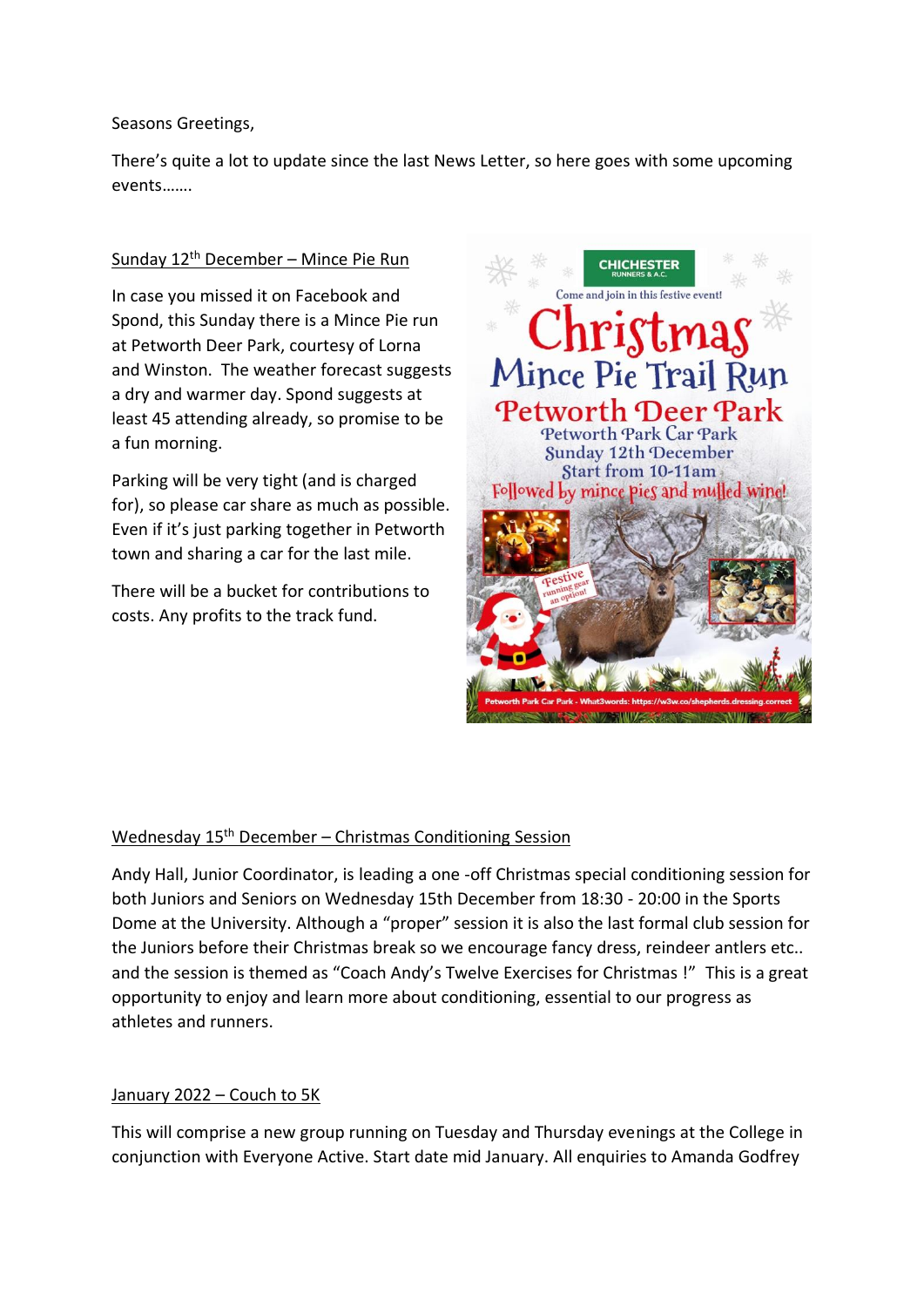# Saturday 8th January 2022 – Sussex Cross Country Championships - Bexhill

This is always a fantastic, well supported event. Races are held at Bexhill Little Common, which is a reasonably undulating park boasting fast grassy fields and wooded paths. The course is well laid out for spectators and a joy to run. U20 Men and U20 Women & Senior Women run 8km, whilst Senior Men run 10km. Entries are online using this [link.](https://race-nation.co.uk/register/sussex-athletics/sussex-cross-country-championships-2022-little-common-bexhill) Entries close Saturday 1<sup>st</sup> January.

## Saturday 29th January 2022 – Southern Cross Country Championships – TBC

Awaiting confirmation of location for "The Southern" Save the date

### Saturday 26<sup>th</sup> February 2022 – National Cross Country Championships – Parliament Hill

Dating back to 1876, this is the oldest Cross Country race in the world, and worth doing if only to feel the ground shake as a couple of thousand runners charge off at the start. Set within the scenic grounds of Hampstead Heath, the course is undulating and ranges from dry woodland to boggy field depending on weather. The atmosphere is incomparable and well worth the trip to London. Whilst the event attracts the best in the country, many runners further back are there for a good run and to enjoy the day. If you haven't run this before, don't miss out. Entries are online using this [link.](https://www.englishcrosscountry.co.uk/the-national-cross-country-championships/entry-procedure/) Entries close Friday 28<sup>th</sup> January.

# Corporate Challenge – Wednesday's  $2^{nd}$ ,  $16^{th}$  and  $30^{th}$  March

The perfect warm up for Easter races and much missed last year, we are planning to run the Corporate Challenge on the above March dates. Entries will open in the New Year.



### **RESULTS**

*Stanmer Park Ladies start. Photo courtesy of Ian Stevens*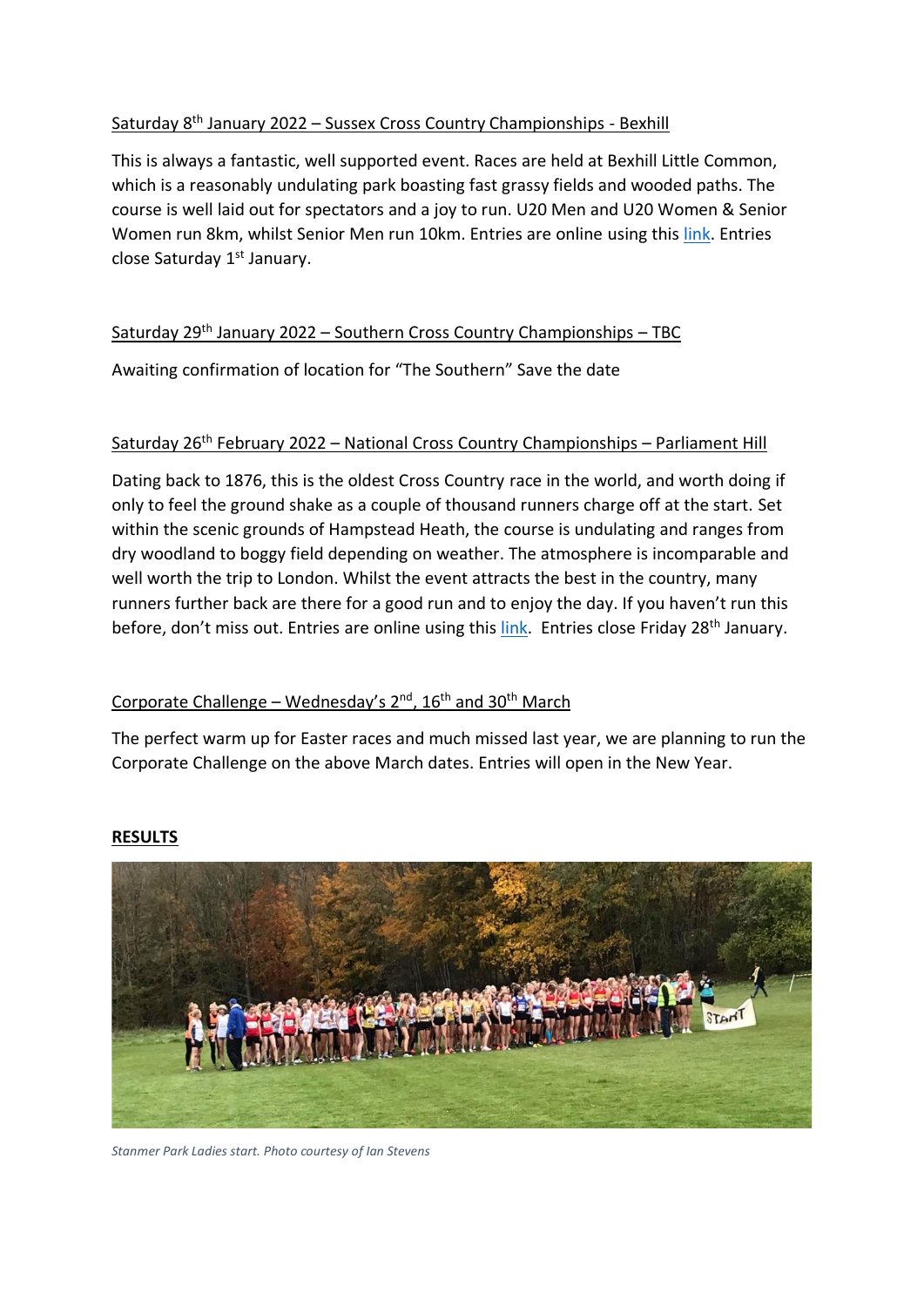After the first two fixtures at Goodwood and Stanmer Park, Brighton, Sussex Cross country runners travelled to a new course at Ardingly Show ground for round three of the Sussex league on Saturday. Heavy overnight rain had made the undulating course very heavy underfoot and the consensus from runners was that the conditions made for a true test of Cross Country running. Chichester were missing a number of their top runners who are still recovering from recent illness but others stepped into to fill the gaps. Teamwise, it was the under 17 girls who once again were the club's most successful team with Cerys Dickinson, Gemma Appleton and Isabel Issitt in fine form. Full results will be in next week's Observer.

This coming weekend, several of the club's juniors will be in action at Lloyd Park, Croydon wearing the Sussex county colours in the South of England Inter-Counties Championships. Even though the event will just be between under a quarter of the 44 counties in the UK, such will be the standard of competition from the likes of Surrey, Middlesex, Kent and Essex among others that Chichester's athletes will have their first taste of what to expect in the National and UK championships in 2022. After a gap of 4 years, the National club championships will be returning to the home of English cross country running at Parliament Hill Fields, north London, in February.

#### **Athlete Focus - Helen Dean**

Chichester's top female veteran of 2021, Helen Dean, has been setting new standards of excellence over the last two months. It is a few years ago that Dean first came to prominence by earning an England vest in the over 60 age group thanks to her fine run in the Chichester 10K at Goodwood. Now in the over 65 bracket, Dean has been setting new personal bests with no less than 3 coming in the past 8 weeks. It was at Worthing on 10<sup>th</sup> October where she showed new found speed with a 43 minutes 31 seconds clocking over 10K which was good enough for a top 3 placing in the UK for 2021 and 11 on the UK all-time list. Then a week later Dean proved that this was no fluke with a time of 73 minutes 51 seconds in the Great South 10 mile event at Portsmouth. At the time this was the top UK mark of 2021 but since has been bettered by just one other athlete. To show how far this pair are ahead of the rest can be gauged by a massive gap of 3 minutes to the next best runner in the age group. To cap a fantastic 2021, Dean lined up with some 600 other runners on a cold windy day last Sunday for the Victory 5 mile event. Not known for fast time on its relatively new twisty, Lakeside course, Dean nevertheless ran under 35 minutes for the first time with a 34.54 clocking to be second fastest in the UK this year and only the 4<sup>th</sup> over 65 ever to have dipped under the 35 minute barrier. Who knows what 2022 will bring but Dean is proving to be an inspiration to not only Chichester's senior and veteran athletes but also to her junior coaching group where she is helping to bring on the next generation of Chichester runners.

Please let us know if you have been in a race recently, with results. Even better a race report that we can include with the newsletter.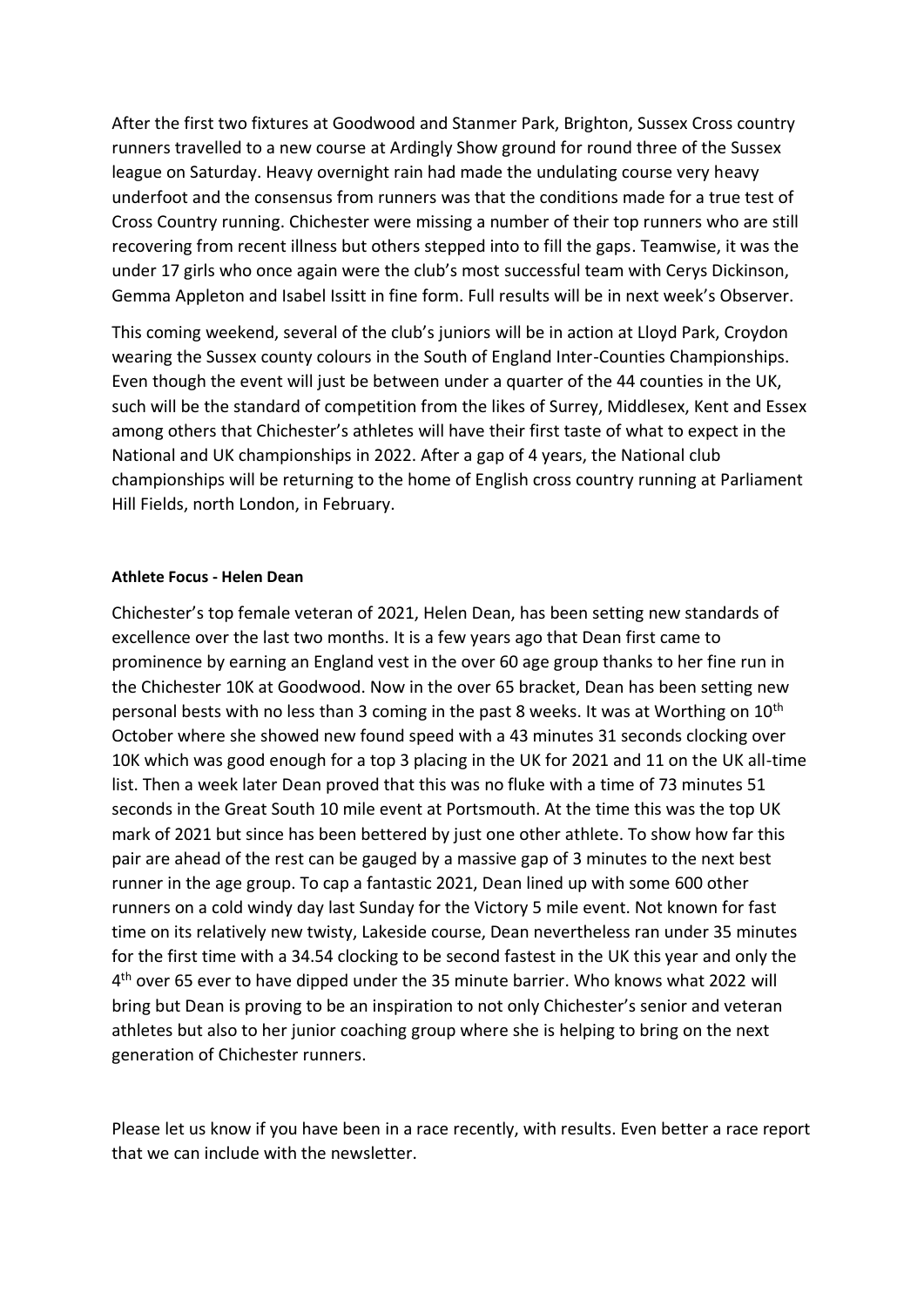#### **NEW COMMITTEE**

The AGM on November 15<sup>th</sup> saw a substantially new committee elected.

Jim Garland - Chairman



Jim started running in Scotland at the age of 10 having read that Ingemar Stenmark, then the world's best skier, ran 30 mins every day. Jim's still working on the skiing, but found he enjoys running just as much, and has been a member of Chichester Runners since 1994. Jim can be found training on a Monday evening.



#### Winston Bond – Secretary / Membership Secretary

Winston got to 5k and then joined Chi Runners in 2014, because getting fit seemed like a good post-divorce hobby. He has been an erratic attender of Tom's Monday training sessions ever since and was introduced to the joy of running up hills at Lorna's sessions last summer. Speed- and distance-wise, Winston is somewhere in the middle of the pack and hopes to stay there for a while longer.



#### Victoria Irwin – Treasurer

Victoria joined Chichester Runners in 1996 aged 11 as one of the first juniors, and has been a member bar a few years at uni ever since. Over the years she has run in most events, including the Corporate Challenge, athletics, cross-country, trail runs and longer races including the Berlin Marathon. She now has to fit training around both work in the Royal Navy and her young family, so you might see her running the streets of Chichester with a buggy in tow.



#### Amanda Godfrey

Amanda has been running since the age of 10, inspired by a fun run in Chichester. As a teenager she joined Bognor Athletics club, which became Chichester Runners and AC club, and took part in the first ever 400m hurdle race for women in the league. She has a love of track and field and cross country. Amanda leads a seniors group on Monday nights, and a junior group on Wednesdays.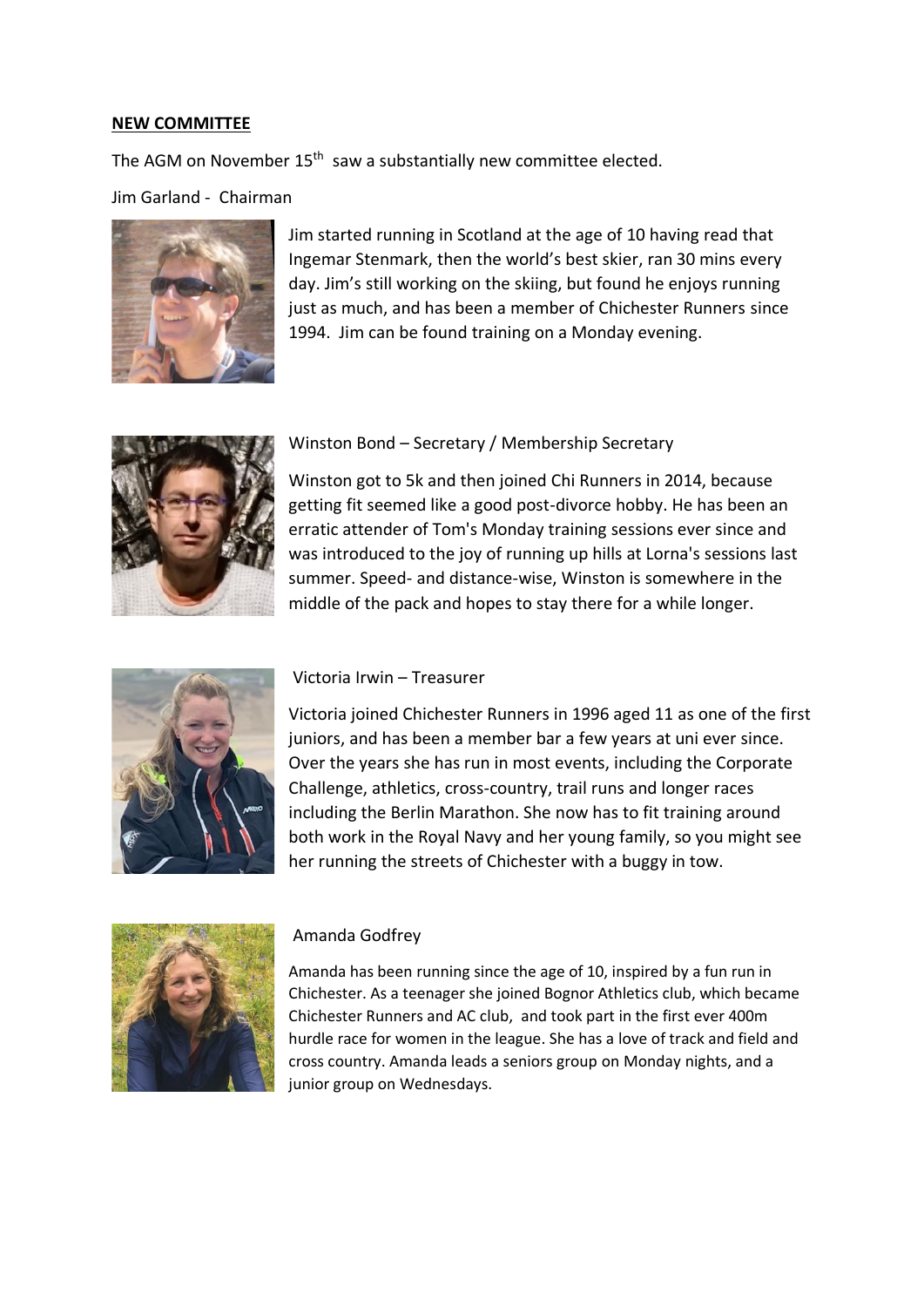

# Andy Hall

Andy grew up in the area, attending Bishop Luffa School, and was a member of what was then Bognor & Chichester AC in the 70's and early 80's. Returning to the region in 2016 he rejoined the club to help coach Junior athletes. A UKA Licensed Coach with Throws Speciality he is now the Junior Coaching Co-ordinator, and still be found in a corner of the fields at Bishop Luffa making large holes in the rugby pitch !



# Sophie Hamnett

Originally from Birmingham I began running in my mid teens as an escape from exam stress. Despite not understanding why I could only run 10 minutes at a time before giving up I persisted, and over time running has become my happy place. I joined Chichester Runners at the start of this year when I moved to Chichester, and I train on Tuesdays with Nad. When I'm not running I love all other things outdoors...hiking, cycling and swimming.



## Thuy La

Thuy is more behind the scenes, but enjoys running to keep fit. She's a trainee solicitor, and projects manager. Thuy has been involved in fundraising and charity work since 11, and also enjoys dabbling with arts and crafts in her spare time. She is delighted to be given the opportunity to help us transition to charity status, and assist with raising funds for our running track.



### Elizabeth Robinson

Elizabeth came to running late in life and has now been a member of the club for around five years. She trains with various groups during the week and is a regular parkrunner.

We are here to serve you and move the club forwards, so please do approach us with your thoughts as to where we can do things better, and a pat on the back for all the good things too!!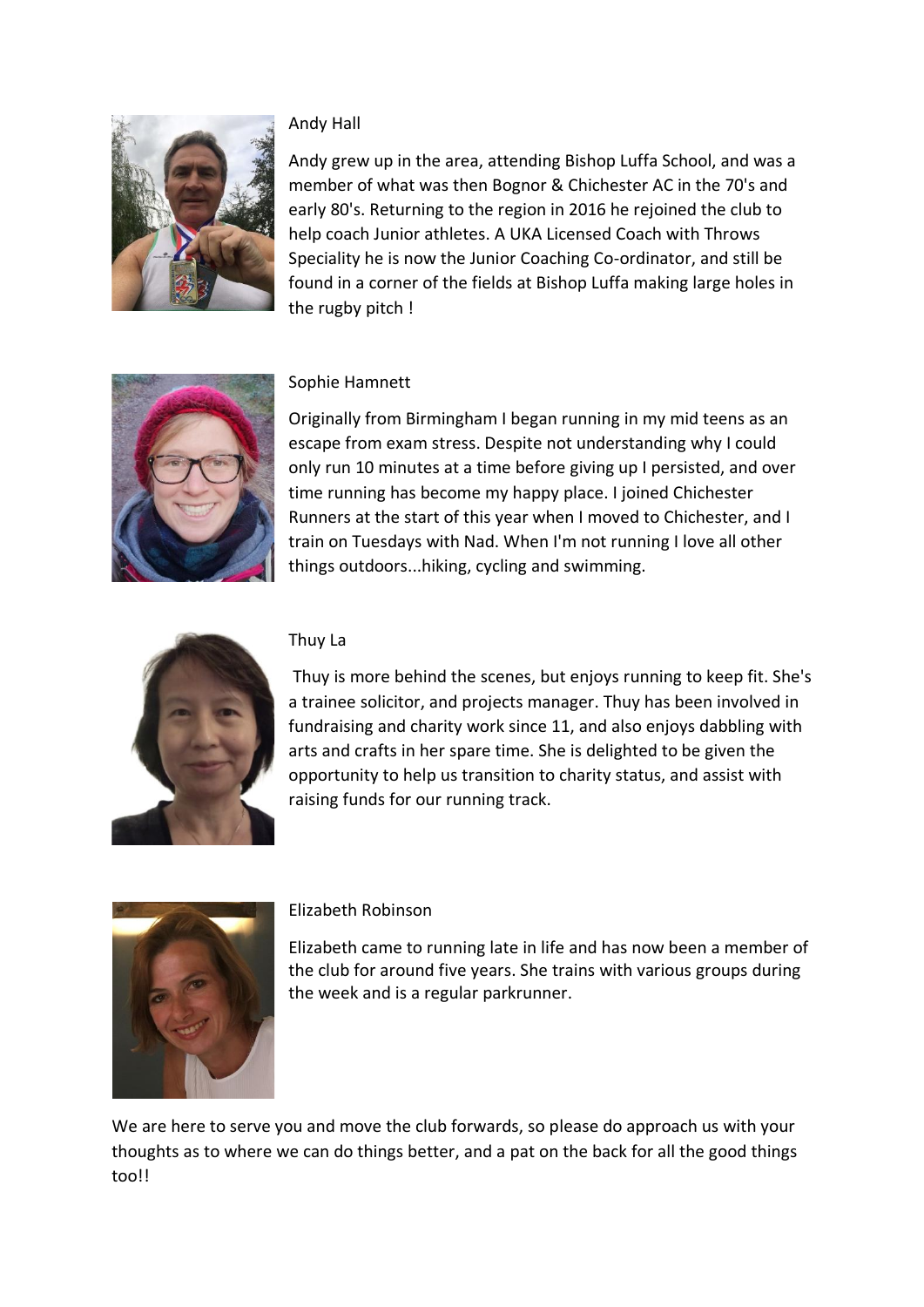## **NEW MEMBERS**

A very warm welcome to the following new members who have recently joined:

- Ian Robertson Lucie Aldridge Lucy Shires **Lucy Shires Zac Savage** Jess Saunders **Bruce Chessell** Amy Walker **Cat Booker** Cat Booker Richard Turnbull
- Paivi Leivo Claire Foweraker

We very much look forward to meeting you at training and events. Please make yourselves known.

If you are wondering which training group to join, please email [secretary@chichester](mailto:secretary@chichester-runners.org.uk)[runners.org.uk](mailto:secretary@chichester-runners.org.uk) who will point you in the right direction.

### Club Quiz Night

A big thanks to Lorna Cowan who made an excellent Quiz Master at the well-attended recent social at the George & Dragon, posing many tricky questions. After a closely fought competition, thanks also to the winning team, Nu-Variant, who donated their ill gotten gains to the track project, enough to buy 5cm of track!! Which leads us onto ….

## Track Project

Many thanks to Joanne Brown for her all her hard work chasing grant applications. Most recently, we have been awarded a total of £43K from Chichester District Council, bringing our total to £173k. We are awaiting confirmation of a S106 grant from Chichester District Council with a further £150k to raise. We have the option of up to £50k from Sport England once their funding stream opens. The New Year will see a new phase of local fundraising which we hope will bridge the gap.

### Run Leaders

We have 8 new volunteers who are undergoing training to become Leaders in Running Fitness (LiRF). These qualifications are essential for allowing our training groups to continue and to grow. Having a LiRF doesn't mean you have to lead a group, as just having the qualification allows more than 12 people to train in a single group. If you are interested in gaining a LiRF qualification, please chat to any of the existing run leaders for more information.

# Training over the Christmas period.

Phil Baker is running a number of training sessions over the Christmas Holidays for his Junior & Senior groups. Any seniors who would like to join in are welcome. Details can be found [here](https://drive.google.com/file/d/1dRVVcqkKsUsCai0V0YtGjKWn6de80jnG/view?usp=sharing)